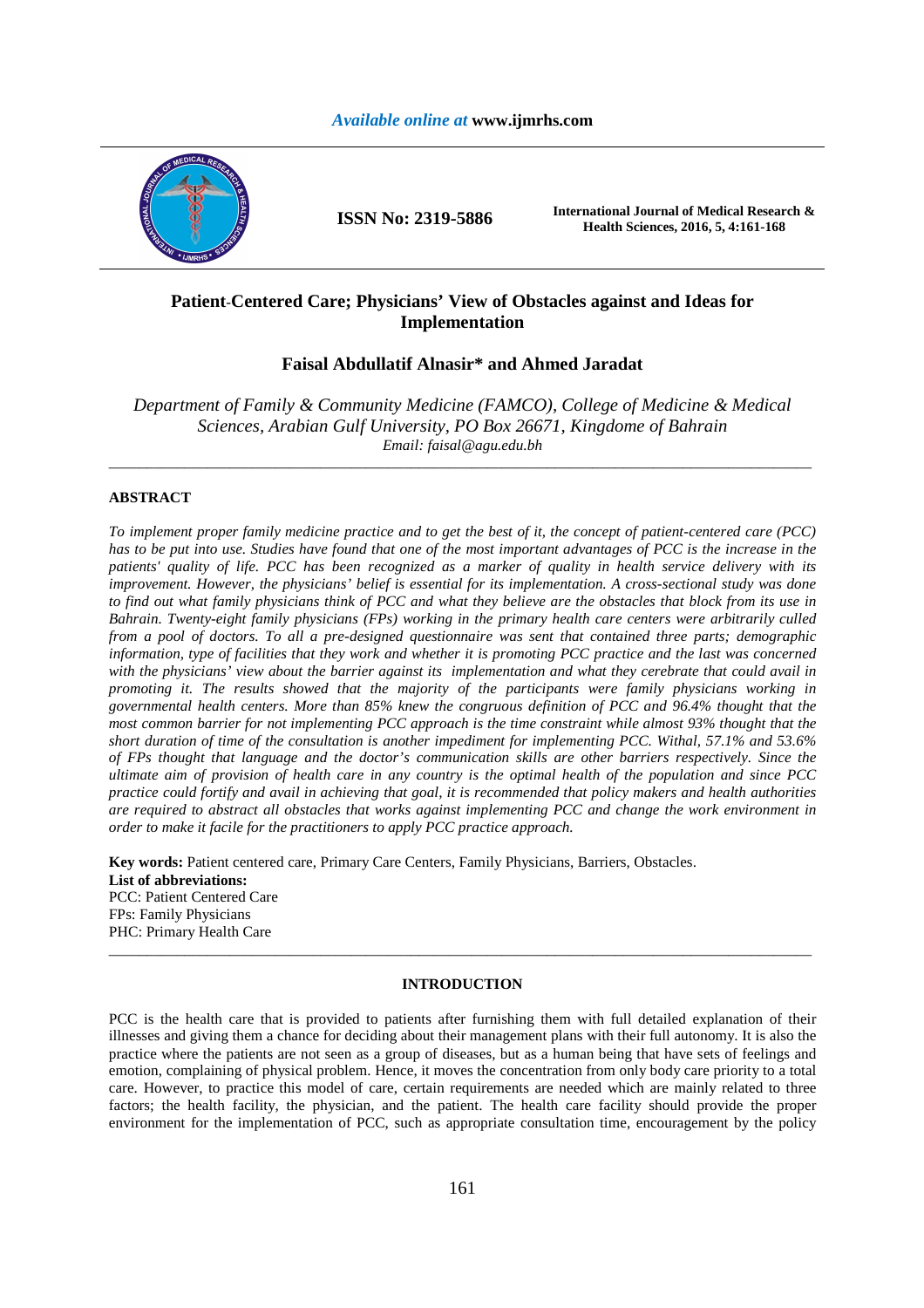makers, supportive surroundings (colleagues and logistics) as well as ongoing continuing education for this concept. Shallerin 2007 recognized the consequentiality of employing, teaching, assessing, rewarding and fortifying employees committed to PCC<sup>[1]</sup>. While the most important ingredient in the physician that helps PCC is the doctors' believe in this model of care. They also should develop the knowledge and skills that are needed in PCC. With regard to the patients, they have to be educated about the benefits of this model of care. In 2005, Saultz and Lochner have shown that patients who consult the same physician have better results, better preventive care, and less time spent in hospital<sup>[2]</sup>. Within the PCC approach the patient's view is very well respected and be allowed to share in the decision making process<sup>[3]</sup>. The doctor has to deal with the patient as a human being who has an illness and not vice versa**[4]**. PCC also helps to develop and strengthen the relationship that bounds both the patients and the physicians together. A relationship that depends on mutual respect and shared decision that helps in a better solving approach to the patient's problem. Moreover, PCC helps in better diagnosis and decreases the utilization of diagnostic tests, prescriptions, hospitalizations, and referrals<sup>[5]</sup>. Ponte et al., 2003 in highlighting its importance quoted that PCC is "A way of viewing health and illness that affects a person's general well-being and an attempt to empower the patient by expanding his or her role in their health care<sup>"[4]</sup>.

*\_\_\_\_\_\_\_\_\_\_\_\_\_\_\_\_\_\_\_\_\_\_\_\_\_\_\_\_\_\_\_\_\_\_\_\_\_\_\_\_\_\_\_\_\_\_\_\_\_\_\_\_\_\_\_\_\_\_\_\_\_\_\_\_\_\_\_\_\_\_\_\_\_\_\_\_\_\_*

# **MATERIALS AND METHODS**

This is a cross-sectional descriptive study that was done on a randomly selected twenty-eight physicians to explore their views and knowledge about PCC and to find out what they thoughts are the obstacles against its full implementation.

Most were certified FPs working in the 25 primary health care centers that are distributed in the Kingdom of Bahrain.

A pre-structured questionnaire that was used in an earlier study<sup>[6]</sup> was used after few amendments with the author's permission. The questionnaire consisted of three areas of information that are related to; demographic characteristics, description of the health care facility; and the last part is concerned with the obstacles against and views for PCC implementation.

After orientation, the sample's permission was granted to be included in the study. The questionnaire was distributed to all the physicians, and they were asked to complete and send it back to the authors. Data was entered and analyzed using the SPPS statistical package version 20. Descriptive analysis was conducted by obtaining the frequencies and percentage of all variables. Since the number of participants in the study is not large and the number of frequencies in some of the cells is very small, Fisher exact test was used to measure the association between obstacles against implementing PCC and the health facilities with participants' characteristics. P-value less than 0.05 were considered statistically significant.

#### **RESULTS**

Twenty-eight physicians included in the study. Their ages ranged from 25 to 56 years and 21 (75%) were female. All have completed one year of internship after graduation, and almost all had their postgraduate training except one who did not pursue further training. The Majority, 17 (73.9%) were trained for more than three years either in Bahrain or overseas countries. Almost all attend regularly continuous medical education programs.

When asked about the average duration of time spent in a consultation, the majority  $24(85.7%)$  spend from 5 to 10 minutes while only 4 had consultations for more than 10 minutes. Twenty-five FPs (92.6%) stated that they see 25 or more patients during any working shift (Table1).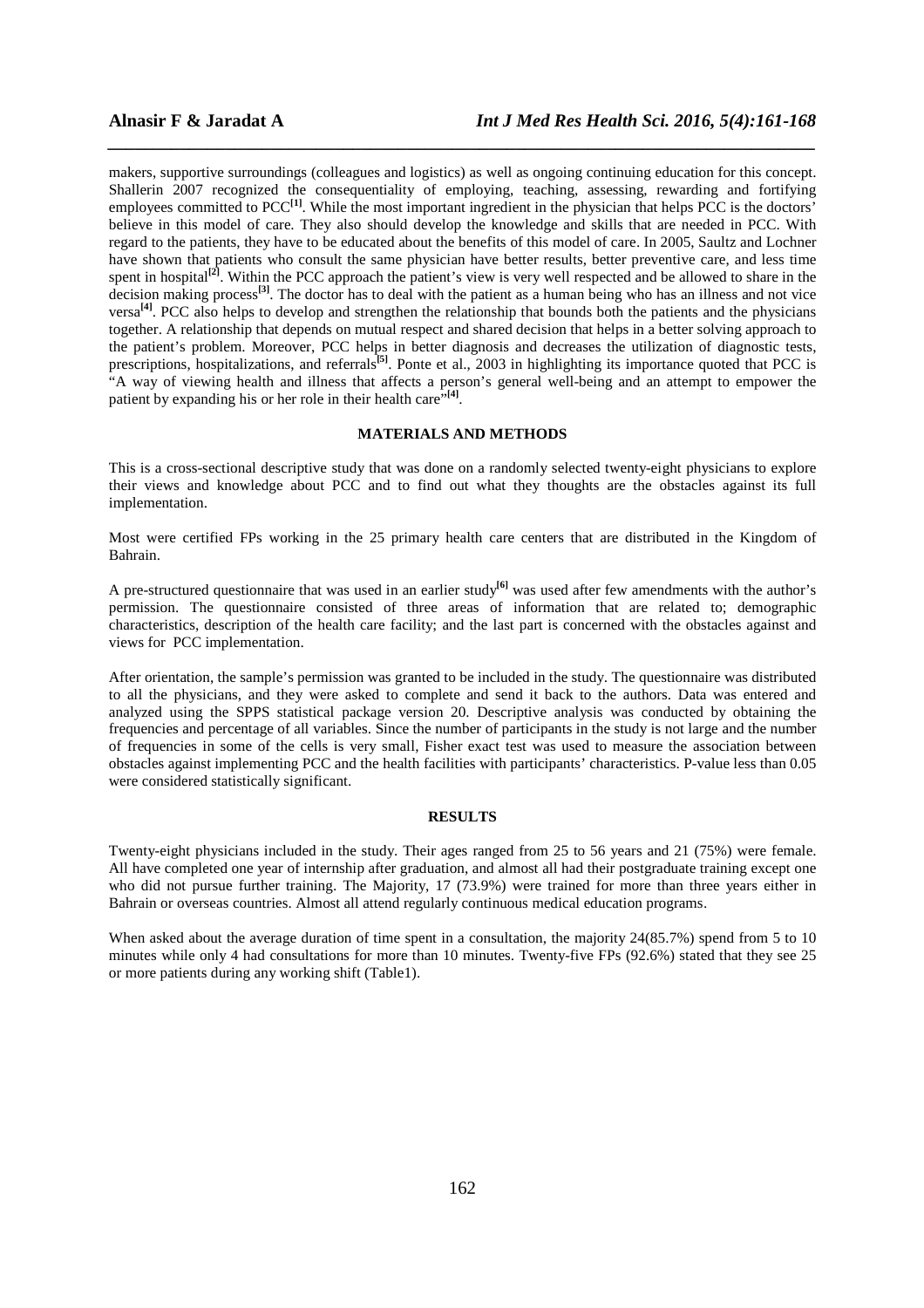| <b>Variable</b>                                            | <b>Number</b>  | $\frac{0}{0}$ | <b>Missing</b> |  |  |
|------------------------------------------------------------|----------------|---------------|----------------|--|--|
|                                                            | $(n=28)$       |               | No. (%)        |  |  |
| Age                                                        |                |               |                |  |  |
| $<$ 45 Years                                               | 19             | 67.9          |                |  |  |
| $>45$ Years                                                | 9              | 32.1          |                |  |  |
| Gender                                                     |                |               |                |  |  |
| Male                                                       | 7              | 25.0          |                |  |  |
| Female                                                     | 21             | 75.0          |                |  |  |
| Completed one year of internship after graduation          |                |               |                |  |  |
|                                                            | 28             | 100.0         |                |  |  |
| Received postgraduate training after internship            |                |               |                |  |  |
| Yes                                                        | 27             | 96.4          | $\overline{a}$ |  |  |
| N <sub>0</sub>                                             | $\mathbf{1}$   | 3.6           |                |  |  |
| <b>Training Duration</b>                                   |                |               |                |  |  |
| $\leq$ 3 Year                                              | 6              | 26.1          | 5(17.9)        |  |  |
| $>$ 3 Year                                                 | 17             | 73.9          |                |  |  |
| <b>Training Country</b>                                    |                |               |                |  |  |
| Bahrain                                                    | 15             | 75.0          |                |  |  |
| <b>Outside Bahrain</b>                                     | 5              | 25.0          |                |  |  |
| <b>Training type</b>                                       |                |               |                |  |  |
| <b>Master Degree</b>                                       | 6              | 24.0          | 3(10.7)        |  |  |
| Fellowship                                                 | 6              | 24.0          |                |  |  |
| Arab Board & Irish Board                                   | 10             | 40.0          |                |  |  |
| Others                                                     | 3              | 12.0          |                |  |  |
| <b>Attending any CME programs</b>                          |                |               |                |  |  |
| Yes                                                        | 27             | 100.0         | 1(3.6)         |  |  |
| If "yes", Number of CME Credit hours attended in a year    |                |               |                |  |  |
| < 20                                                       | 6              | 22.2          | 1(3.6)         |  |  |
| >20                                                        | 21             | 77.8          |                |  |  |
| The average number of patient seen daily per working shift |                |               |                |  |  |
| < 25                                                       | $\mathfrak{D}$ | 7.4           |                |  |  |
| < 25                                                       | 25             | 92.6          |                |  |  |
| The average time spent with a patient during consultation  |                |               |                |  |  |
| 5 Minutes                                                  | 7              | 25.0          |                |  |  |
| $> 5$ Minutes                                              | 21             | 75.0          |                |  |  |

# *\_\_\_\_\_\_\_\_\_\_\_\_\_\_\_\_\_\_\_\_\_\_\_\_\_\_\_\_\_\_\_\_\_\_\_\_\_\_\_\_\_\_\_\_\_\_\_\_\_\_\_\_\_\_\_\_\_\_\_\_\_\_\_\_\_\_\_\_\_\_\_\_\_\_\_\_\_\_* **Table 1: Participants, characteristics**

#### **Type of health facilities:**

Twenty-seven FPs (96.4%) are working in Primary Health Care Center and one in a private sector. Almost all the health facilities except one were governmental organizations.

#### **Work atmosphere at the health facilities**:

Only seventeen physicians (63%) believed that the PHC that they work-in, promote the culture of PCC practice and 55.6% indicated that their health organization/facility provided training on PCC. However, 17 (63%) stated that there are no any promotional incentives for using and applying PCC in their PHC and 15 (55.6%) thought that the physical and organizational environment for PCC in their facility are not available. Sixteen (59.3%) and 18 (66.7%) believed that within their health facilities no any means/tool available for evaluation of PCC and there is no any existing mechanism for performance evaluation of PCC implementation. Twenty (74.1%) believed that there is no self-assessment inventory for PCC application in their facilities, and when asked what they thought about the overall patients' impression on the use of PCC in their facilities, only 14(56%) physicians believed that it was excellent or and very good.(Table 2)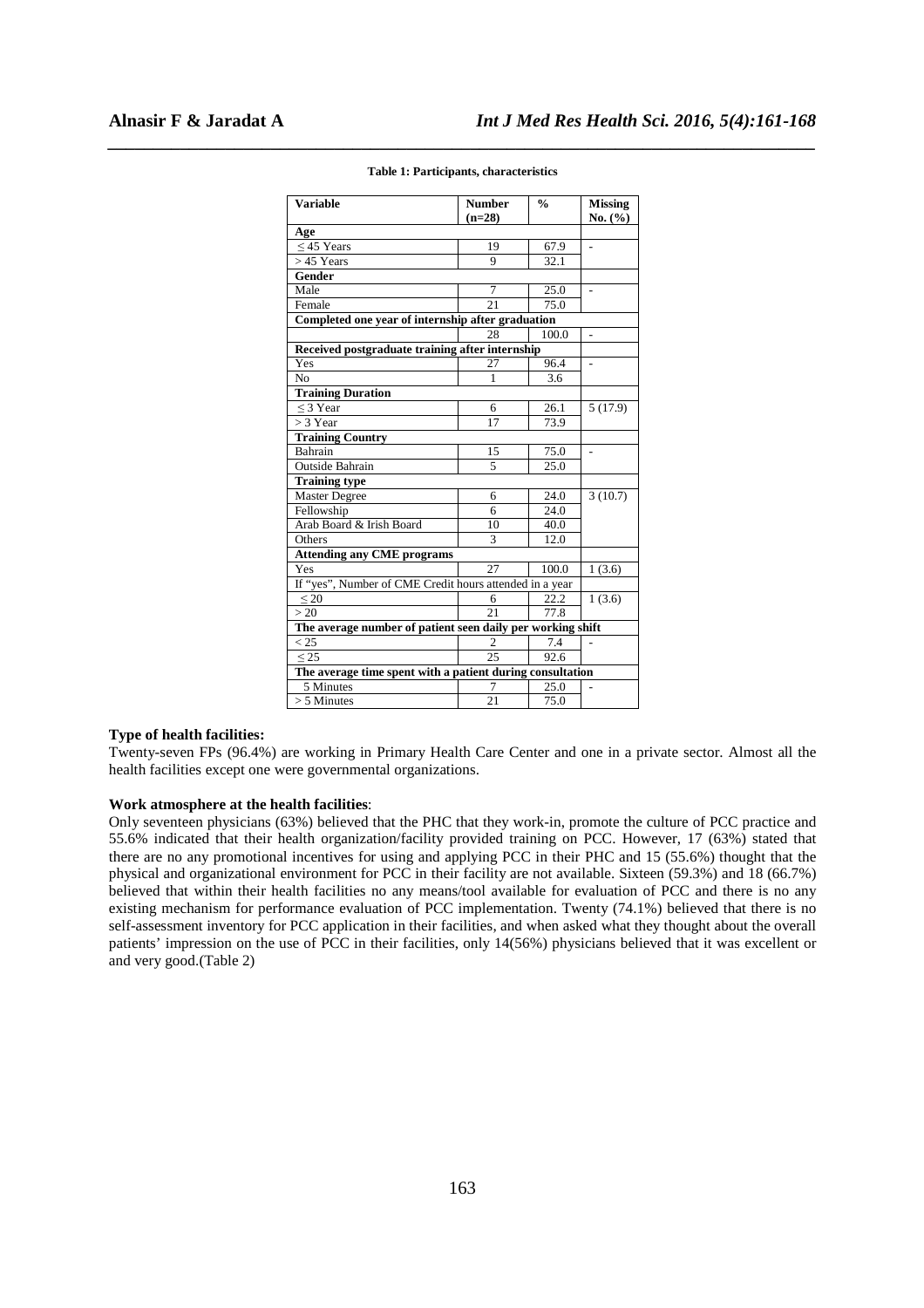|                |                                                                                                          | Yes<br>no. (%)       | No.<br>no. (%)        | Don't<br>Know<br>no. (%) | <b>Missing</b><br>no. (%) |
|----------------|----------------------------------------------------------------------------------------------------------|----------------------|-----------------------|--------------------------|---------------------------|
| $\mathbf{1}$   | Does the facility promote the culture of PCC practice?                                                   | 17(63.0)             | 9(33.3)               | 1(3.7)                   | 1(3.6)                    |
| $\overline{c}$ | Is the use of PCC a priority in your facility?                                                           | 11(40.7)             | 13(48.1)              | 3(11.1)                  | 1(3.6)                    |
| 3              | Is the work physical and organizational environment in facility available for PCC?                       | 12(44.4)             | 15(55.6)              | $\Omega$                 | 1(3.6)                    |
| 4              | Are there any promotional incentives for using and applying PCC in your facility?                        | 6(22.2)              | 17(63.0)              | 4(14.8)                  | 1(3.6)                    |
| 5              | Do your organization / facility have guidelines for implementation of PCC?                               | 7(25.9)              | 14(51.9)              | 6(22.2)                  | 1(3.6)                    |
| 6              | Do your organization / facility provide training on PCC?                                                 | 15(55.6)             | 8(29.6)               | 4(14.8)                  | 1(3.6)                    |
| 7              | Does the facility assist you in obtaining the required resources for PCC?                                | 8(29.6)              | 12(44.4)              | 7(25.9)                  | 1(3.6)                    |
| 8              | Is there any mean/tool for evaluation of PCC in your facility?                                           | 5(18.5)              | 16(59.3)              | 6(22.2)                  | 1(3.6)                    |
| $\overline{Q}$ | Do you have any existing mechanism for performance evaluation of PCC<br>implementation in your facility? | 7(25.9)              | 18 (66.7)             | 2(7.4)                   | 1(3.6)                    |
| $\theta$       | Is there a self-assessment inventory for PCC implementation in your facility?                            | 4(14.8)              | 20(74.1)              | 3(11.1)                  | 1(3.6)                    |
| 1              | What do you think the overall impression of the patients on the use of PCC?                              | Excellent<br>4(16.0) | Very good<br>10(40.0) | Good<br>11(44.0)         | 3(10.7)                   |

# *\_\_\_\_\_\_\_\_\_\_\_\_\_\_\_\_\_\_\_\_\_\_\_\_\_\_\_\_\_\_\_\_\_\_\_\_\_\_\_\_\_\_\_\_\_\_\_\_\_\_\_\_\_\_\_\_\_\_\_\_\_\_\_\_\_\_\_\_\_\_\_\_\_\_\_\_\_\_* **Table 2: The Health Facilities**

# **Obstacles against implementing PCC**:

Initially, the participants were asked whether they agree or disagree with the following presented definition for PCC (*it is the medical care given to a person considering him/her as a person whose health need to be maintained, and promoted and the disease be prevented)*. The majority, 23 (85.2%) out of the 27 respondents, agreed and thought that it is the proper definition, while one disagreed and three did not know. Twenty-three FPs (82.1%) preferred PCC to doctor-centered care because it has better impact on the outcome of the consultation process and it would improve patients' satisfaction. However, 21 (91.3%) thought that in addition, it would improve the doctors' satisfaction.

When asked to whether they agree or disagree to a pre-structured list of obstacles against full implementation of PCC, almost all FPs (96.4%) thought that the most common barrier for not implementing PCC approach is "*the time constrains*" and "*increased time required for the consultation*" (92.9%). This is followed by *"patient's desire to allow the doctors decide for them*" (64.3%), "*cultural reas*ons" (44.4%) and "*involvement of patient's family in the treatment decisions"* (35.7%). Only 4 (14.3%) believed that "*religious reasons*" could be a barrier against PCC. Since there are a quite large number of expatriate living in Bahrain and many visit PHC centers to consult doctors, it was found that 57.1%, and 53.6% of the FPs thought that the language and the doctor's communication skills are other barriers, respectively.(Table 3)

#### **Table 3: Obstacles against implementing PCC**

| N <sub>0</sub> | <b>Obstacles</b>                                                      |           | N <sub>0</sub> | Don't Know |
|----------------|-----------------------------------------------------------------------|-----------|----------------|------------|
|                |                                                                       |           | no. (%)        | no. (%)    |
|                | Time constraint during Consultation                                   | 27(96.4)  | 1(3.6)         | $\theta$   |
| 2              | Increased cost of Consultation                                        |           | 17(60.7)       | 7(25.0)    |
| 3              | Length or duration of the Consultation                                | 26(92.9)  | 1(3.6)         | 1(3.6)     |
| $\overline{4}$ | Communication skills of Doctors                                       | 15(53.6)  | 13 (46.4)      | $\theta$   |
| 5              | Doctors are considered superior who should make decision for patients | 1(3.6)    | 25(89.3)       | 2(7.1)     |
| 6              | Doctor's desire to control Patient choices                            | 5(17.9)   | 20(71.4)       | 3(10.7)    |
|                | Patient's desire to allow the Doctors decide for them                 | 18 (64.3) | 8(28.6)        | 2(7.1)     |
| 8              | Involvement of Patient family in treatment decisions                  | 10(35.7)  | 15(53.6)       | 3(10.7)    |
| 9              | Language Barriers                                                     | 16(57.1)  | 12(42.9)       | $\theta$   |
| 10             | Religious reasons                                                     | 4(14.3)   | 23(82.1)       | 1(3.6)     |
| 11             | Cultural reasons                                                      | 12(44.4)  | 13(48.1)       | 2(7.4)     |

#### **FPs' view about measures to be taken for improving PCC approach:**

Out of the majority, 22(78.6%) FPs who thought that time constraint is associated with PCC consultation stated that the following measures could manage such problem; by "improving physician efficiency during patient-physician consultation" (100%), "improving patient efficiency by educating them in the use of this model" 21(95.5%) and 21(95.5%) said by "reducing number of patients seen by a physician in any clinic slot".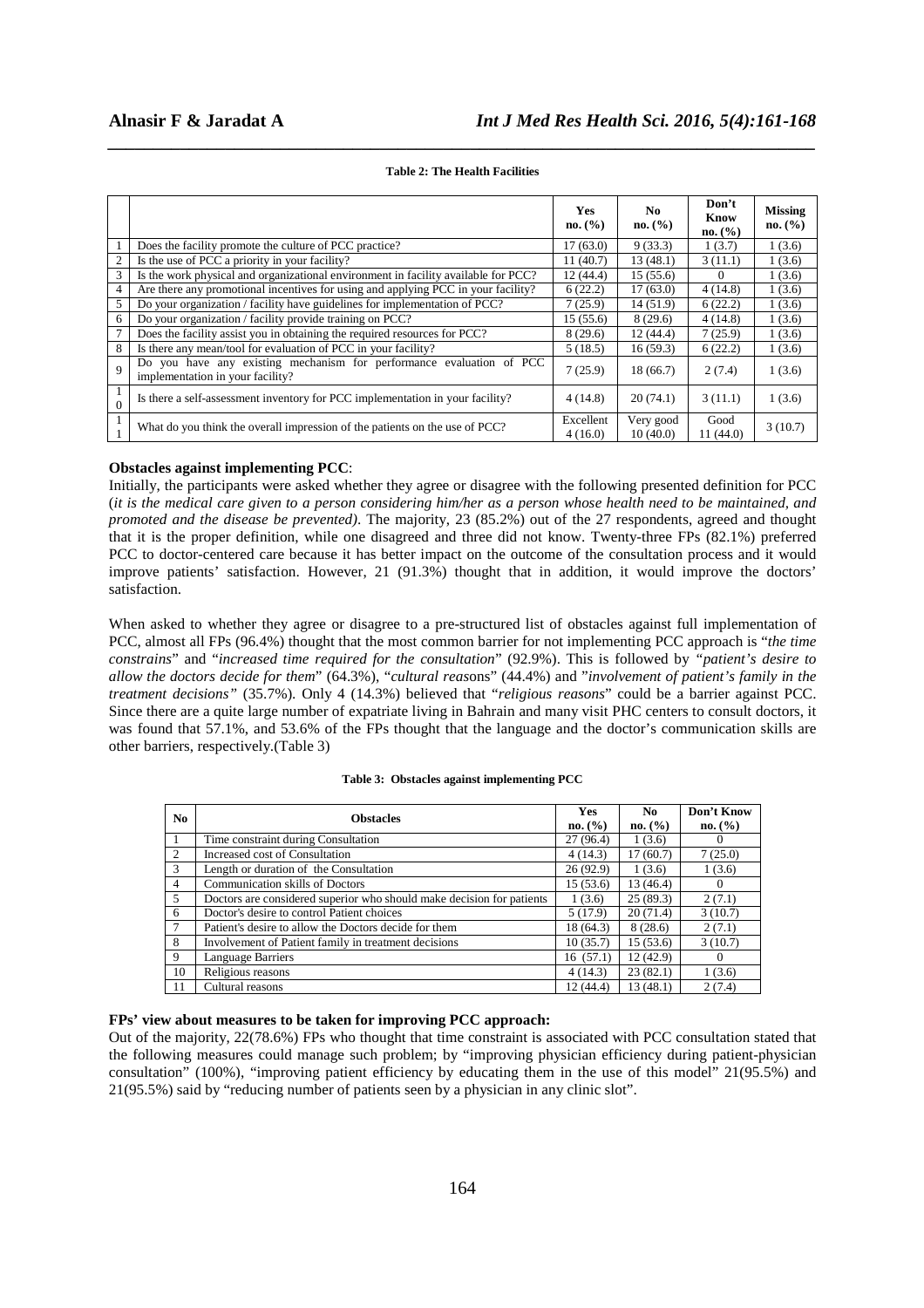Sixteen (61.5%) FPs think that the increased cost associated with PCC consultation could be reduced by "improving physician efficiency during patient-physician consultation" and "by improving patient efficiency through educating them about the proper method of using this model." However, 20 (74.1%) thought that there are measures that could be implemented to overcome the cultural beliefs and practices to support the practices of PCC, and 16 (64.0%) agreed that lobbying with policy makers will help promote PCC.(Table 4)

*\_\_\_\_\_\_\_\_\_\_\_\_\_\_\_\_\_\_\_\_\_\_\_\_\_\_\_\_\_\_\_\_\_\_\_\_\_\_\_\_\_\_\_\_\_\_\_\_\_\_\_\_\_\_\_\_\_\_\_\_\_\_\_\_\_\_\_\_\_\_\_\_\_\_\_\_\_\_*

Using Fisher exact test to measure the association between obstacles against implementing PCC and the health facilities with participants' characteristics revealed that there is only a significant association between the training 97

|                |                                                                                                                                           | Yes<br>no. (%) | N <sub>0</sub><br>no. (%) | Don't<br><b>Know</b> | <b>Missing</b><br>no. (%) |
|----------------|-------------------------------------------------------------------------------------------------------------------------------------------|----------------|---------------------------|----------------------|---------------------------|
| $\mathbf{1}$   | Could the time constraint associated with PPC be<br>managed?                                                                              | 22(78.6)       | 3(10.7)                   | 3(10.7)              |                           |
|                | If "Yes" then how:                                                                                                                        |                |                           |                      |                           |
|                | -Improving Physician efficiency during Consultation                                                                                       | 22 (100)       | $\mathbf{0}$              | $\boldsymbol{0}$     |                           |
|                | -Improving Patient efficiency by educating them in use<br>of this model                                                                   | 21(95.5)       | $\Omega$                  | 1(4.5)               |                           |
|                | -Reducing number of Patients seen by a Physician in a<br>clinic slot                                                                      | 21(95.5)       | $\Omega$                  | 14.5)                | $\overline{a}$            |
| $\overline{2}$ | Could the increased cost associated with PPC be<br>reduced?                                                                               | 16(61.5)       | 3(11.5)                   | 7(26.9)              | 2(7.1)                    |
|                | If "Yes" then how:                                                                                                                        |                |                           |                      |                           |
|                | Improving Physician efficiency during the<br>Consultation                                                                                 | 15(100)        | $\Omega$                  | $\Omega$             | 1(6.25)                   |
|                | -Improving Patient efficiency by educating them in use<br>of this model                                                                   | 15(93.8)       | $\Omega$                  | 1(6.3)               |                           |
|                | Accept increase in cost in interest of better<br>consultation outcome                                                                     | 12(80.0)       | 3(20.0)                   | $\overline{0}$       | 1(6.25)                   |
|                | Can Patients be educated to overcome their belief                                                                                         |                |                           |                      |                           |
| 3              | that Doctors can make better decisions for their<br>treatment?                                                                            | 25(92.6)       | 1(3.7)                    | 1(3.7)               | 1(3.6)                    |
| $\overline{4}$ | Could the Doctors be trained and educated to<br>accept and practice PPC?                                                                  | 27 (100)       | $\Omega$                  | $\Omega$             | 1(3.6)                    |
| 5              | Is there a need to educate the general public<br>through media about PCC?                                                                 | 26(96.3)       | 1(3.7)                    | $\overline{0}$       | 1(3.6)                    |
| 6              | Is it true that Patients feel Doctor is incompetent<br>when he asks Patient to make informed decisions<br>about their treatment?          | 3(11.5)        | 20(76.9)                  | 3(11.5)              | 2(7.1)                    |
| $\overline{7}$ | Can we overcome cultural beliefs and practices to<br>support practice of PCC?                                                             | 20(74.1)       | $\mathbf{0}$              | 7(25.9)              | 1(3.6)                    |
|                | If "Yes" then select from the following:                                                                                                  |                |                           |                      |                           |
|                | - Patient education about Person Centered care                                                                                            | 20 (100)       | $\Omega$                  | $\mathbf{0}$         |                           |
|                | - Physician education about Person Centered care                                                                                          | 20 (100)       | $\overline{0}$            | $\mathbf{0}$         | $\overline{a}$            |
|                | - Taking support from Community leaders after<br>convincing them about benefits of Person Centered<br>care Patient Physician consultation | 19 (100)       | $\Omega$                  | $\mathbf{0}$         | 1(5.0)                    |
| 8              | Do you agree that lobbying with policy makers will<br>help promote PCC?                                                                   | 16(64.0)       | 1(4.0)                    | 8(32.0)              | 3(10.7)                   |

| Table 4: Doctors' view about measures of improving PCC approach |  |  |  |  |  |
|-----------------------------------------------------------------|--|--|--|--|--|
|-----------------------------------------------------------------|--|--|--|--|--|

## **DISCUSSION**

When patient seeks help from a physician, he/she should not be considered a disease or an illness but mainly a human being who is suffering from a problem. In addition, he/she cannot be separated from the management decision. It is imperative that the concept of personalized care that is tailor-made for each individual separately is taken into consideration. For such reasons and for improving health care delivery, the Institute of Medicine (IOM) in the USA suggested changes be made at all levels of health system, including doctor-patient relationships and named PCC as one of the six fundamental aims of the U.S. health care system**[7]** .

Although, many physicians belief that PCC is the ideal method of patient-care ought to be provided within any medical practice in particular the primary health care sectors. Moreover, many studies reported the superiority and advantages of such model of care, the real implementation of PCC has not been very effective. It is due to many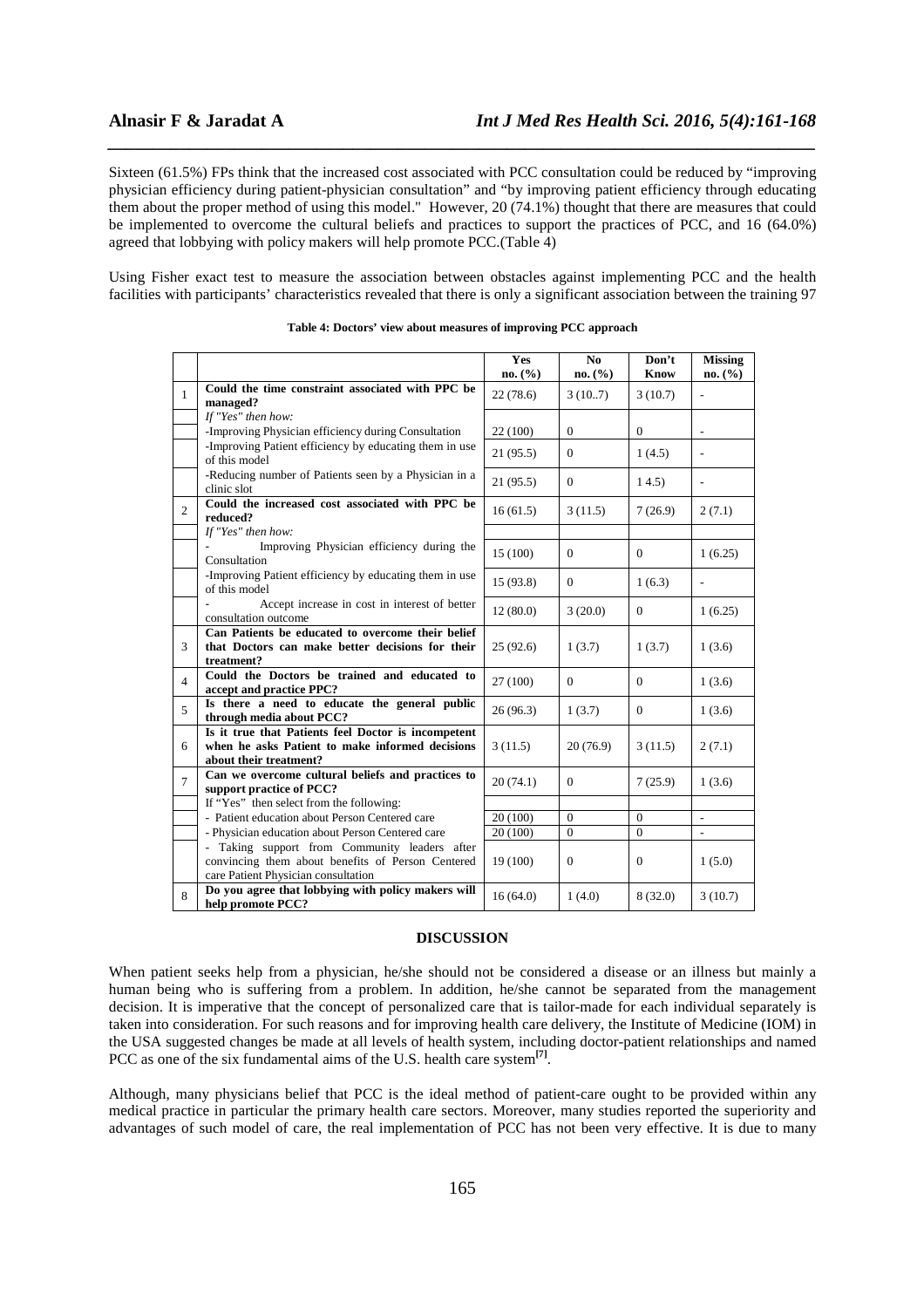reasons of which the most important is the lack of proper definition and the appropriate measures for assessing its outcome**[8]**. In limiting that confusion, the IOM defined PCC as: "*the health care that establishes a partnership among practitioners, patients, and their families (when appropriate) to ensure that decisions respect patients' wants, needs and preferences, and that patients have the education and support they need to make decisions and*  participate in their care<sup>"[7]</sup>. While McCormack divided PCC into five core components; (a) consideration of the patient's beliefs and values, (b) Engagement, (c) shared decision making, (d) a sympathetic presence, and (f) provision of holistic care**[9]** .

*\_\_\_\_\_\_\_\_\_\_\_\_\_\_\_\_\_\_\_\_\_\_\_\_\_\_\_\_\_\_\_\_\_\_\_\_\_\_\_\_\_\_\_\_\_\_\_\_\_\_\_\_\_\_\_\_\_\_\_\_\_\_\_\_\_\_\_\_\_\_\_\_\_\_\_\_\_\_*

PCC has been reported to be a good indicator of quality of healthcare delivery in any country<sup>[10,11]</sup>. It improves the healthcare outcome through better patient's understanding of his/her own problem and sharing in the decision process while management. Ultimately, it helps in decreasing the use of diagnostic procedures, medication abuse and referral to the hospital therefore lowering the cost of the healthcare services<sup>[12]</sup>. On the other hand, physicians who are not applying PCC usually depend on other tools to reach to their diagnosis. They would order more expensive investigation tests or often refer patients to the secondary or tertiary care for diagnosis<sup>[5]</sup>. PCC also helps in increasing the public's awareness about disease and illness prevention with patient satisfaction**[13,14]**. Moreover, there will be improvements in certain indicators of the physical and psychological health status**[15]** with better outcomes in chronic illnesses<sup>[16,17,18]</sup>, since PCC can engage people in living well with such chronic conditions<sup>[19]</sup>. With the PCC approach an environment is developed for a stronger and healthier doctor-patient relationships <sup>[5]</sup> while empowering patients to become active participants<sup>[20]</sup>.

We found that the majority of physicians who were included in the study were well acquainted with the proper meaning of PCC, and almost all were strong believer its implementing in the practice. However, many indicated that there are many barriers to the full-scale implementation of such concept. Of which the most important is the time constraints. The average duration of consultation in the PHC centers in this part of the world is seven minutes that looks to be not at all enough for PCC. Similar finding was reported by others who thought that reduction in the time spent with individual patients would degrade the patient's experience and decrease the relationships and care given by physicians to their patients**[2,22]**. Wagner et al., 1996 advised to reorganize the practice in order to provide more time for patients who requires that so that PCC approach could be implemented effectively<sup>[21]</sup>. 64% of the physicians thought that another obstacles against PCC is the Patient's desire to allow doctors to decide for them which is the paternalism approach, a finding that has been supported by other invesitgators**[22]**. Almost all of the studied physicians thought that PCC implementation needs more wisdom, skills, training and knowledge. Similar finding was reported by others<sup>[22,23]</sup>.

Since the ultimate aim of provision of health care in any country is the optimal health of the total population and since PCC practice could support and help in achieving that goal, it is recommended that policy-makers and health authorities work on removing all obstacles to implementing PCC and change the work environment in order to make it easy for the practitioners to apply PCC practice.

### **CONCLUSION**

Family physicians prefer to have the PCC approach incorporated within the health care services because they believe that it has many benefits for both the patients and the health care providers than the traditional model of consultations. However, many obstacles could intervene with the full implementation of the PCC method. Of which the most important is the short time allotted for each consultation. However, more time means more man power which makes the solution a political rather than medical. It is recommended that policy-makers should provide all the facilities for the provision of PCC which will reflect on the health of the whole community. On the other hand, physicians and allied health workers must cooperate and work together for the better provision of PCC as Kiston et al., indicated that the effect of PCC is larger when the approach is comprehensively applied within all the routine health services**[24]** .

## **Ethical consideration**

Approval for conducting the study was obtained from various related bodies. Verbal consent was taken from all the participants who were ensured about the confidentiality of the collected information and their identity will be obscured.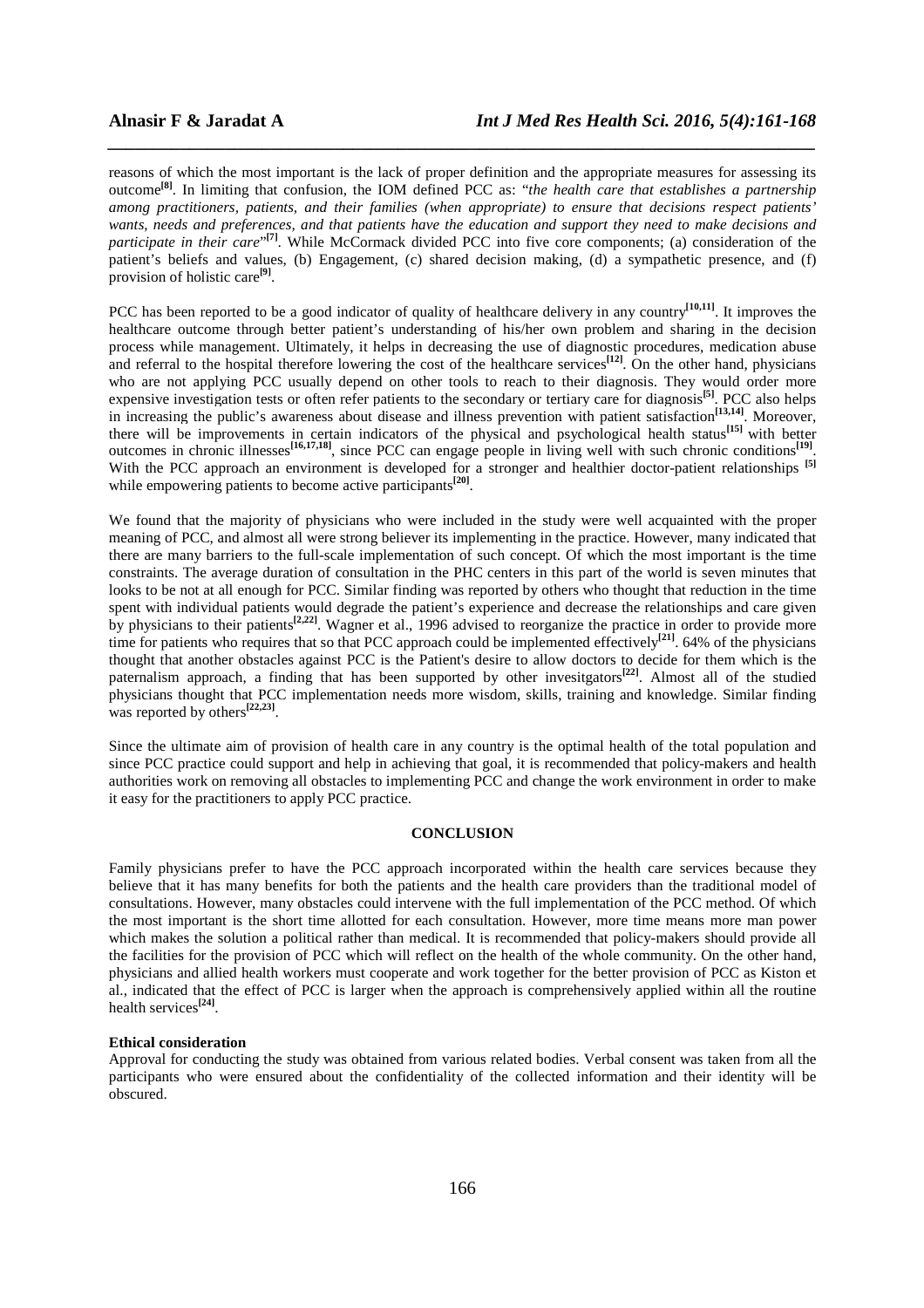#### **Conflict of interest:**

The authors admit that they have no commercial association or other that might pose a conflict of interest either directly or through immediate family.

*\_\_\_\_\_\_\_\_\_\_\_\_\_\_\_\_\_\_\_\_\_\_\_\_\_\_\_\_\_\_\_\_\_\_\_\_\_\_\_\_\_\_\_\_\_\_\_\_\_\_\_\_\_\_\_\_\_\_\_\_\_\_\_\_\_\_\_\_\_\_\_\_\_\_\_\_\_\_*

#### **Authors' Contribution:**

Authors; Faisal A Alnasir (FA), Ahmed Jaradat (AJ)

Both FA and AJ put the study concepts.

FA carried out the literature review, re-designed the questionnaire, implemented the methodological part of the study, discussed the results and wrote the whole article.

AJ helped in the statistical analysis and interpretation of the results. Wrote the analysis and revised the whole article.

### **Acknowledgement**

We would like to thank all those physicians who participate in the study and responded to the questionnaire sent to them. A special thanks to Prof Waris Qidwai for giving permission to amend and utilize his study tool.

# **REFERENCES**

[1] Shaller D. Patient-centered care: what does it take? Picker Institute, Oxford and the Commonwealth Fund.2007.http://www.tinyurl.com/shaller

[2] Saultz JW, Lochner J. Interpersonal continuity of care and care outcomes: a critical review. Ann Fam Med. 2005;2:159-66.

[3] Stewart M. Towards a global definition of patient centred care. BMJ.2001; 322:7284: 444-5.

[4] Ponte PR, Conlin G, Conway JB, Grant S, Medeiros C, Nies J, Shulman L, Branowicki P, Conley K. Making patient-centered care come alive: achieving full integration of the patient's perspective. J Nurs Adm. 2003; 33:2: 82- 90.

[5]James Rickert. Patient-Centered Care: What it means and how to get there. Health Affairs Blog. Jan 2012. http://www.healthaffairs.org/blog/2012/01/24/

[6] Waris Qidwai, Kashmira Nanji,Tawfik A M Khoja, Salman Rawaf, Nabil Yasin AlKurashi, Faisal Alnasir, Mohammed Ali AlShafaee, Mariam AlShetti, Muntazar Bashir, Nagwa Eid Sobhy Saad, Sanaa Alkaisi, Wafa Halasa, Huda Al-Duwaisan, Amal Al-Ali. "Barriers, Challenges and Way Forward for Implementation of Person Centered Care Model of Patient and Physician Consultation: A Survey of Patients' Perspective from Eastern Mediterranean Countries. Middle East Journal of Family Medicine 2015;13: 3: 4-11.

[7] Institute of Medicine. Crossing the Quality Chasm: A New Health System for the 21st Century, Vol. 6Washington, DC: National Academy Press; 2001.

[8] Robinson JH, Callister LC, Berry JA, Dearing KA. Patient-centered care and adherence: definitions and applications to improve outcomes. J Am Acad Nurse Pract. 2008;20:12:600-7.

[9] McCormack, Brendan and McCance, Tanya (2010). Person-Centered Nursing; Theory, Models and Methods. Wiley-Blackwell.2008. pp ISBN 978-1405171137.

[10] deLabrusse C, Ramelet AS, Humphrey T, Maclennan SJ. Patient-centered Care in Maternity Services: A Critical Appraisal and Synthesis of the Literature. Womens Health Issues. 2016;26:1:100-9.

[11]Hanyok, Laura A. Hellmann, David B; Rand, Cynthia; Ziegelstein, Roy C. Practicing Patient-Centered Care. The Patient. 2012;5:3:141-5.

[12]BertakisKlea D, Azari Rahman. Patient-centered care is associated with decreased healthcare utilization. Journal of the American Board of Family Medicine.2011; 24: 3: 229-39

[13]Stewart M, Brown J, Weston W, McWhinney C, Freeman T. Patient- Centered Medicine. Transforming the Clinical Method. Sage Publication. International Educational and Professional Publisher; 1995.

[14]Stewart M. Brown J B. Donner A. The impact of patient-centered care on outcomes. The Journal of family practice. 2000; 49: 9: 796-804.

[15]Otero C(1), Luna D, Marcelo A, Househ M, Mandirola H, Curioso W, Pazos P, Villalba C. Why Patient Centered Care Coordination Is Important in Developing Countries? Contribution of the IMIA Health Informatics for Development Working Group. Yearb Med Inform. 2015;13:10:1:30-3.

[16]Brown, Sharon A. Studies of Educational Interventions and Outcomes in Diabetic Adults: A Meta-Analysis Revisited. Patient Education and Counselling. 1990;16:189-215.